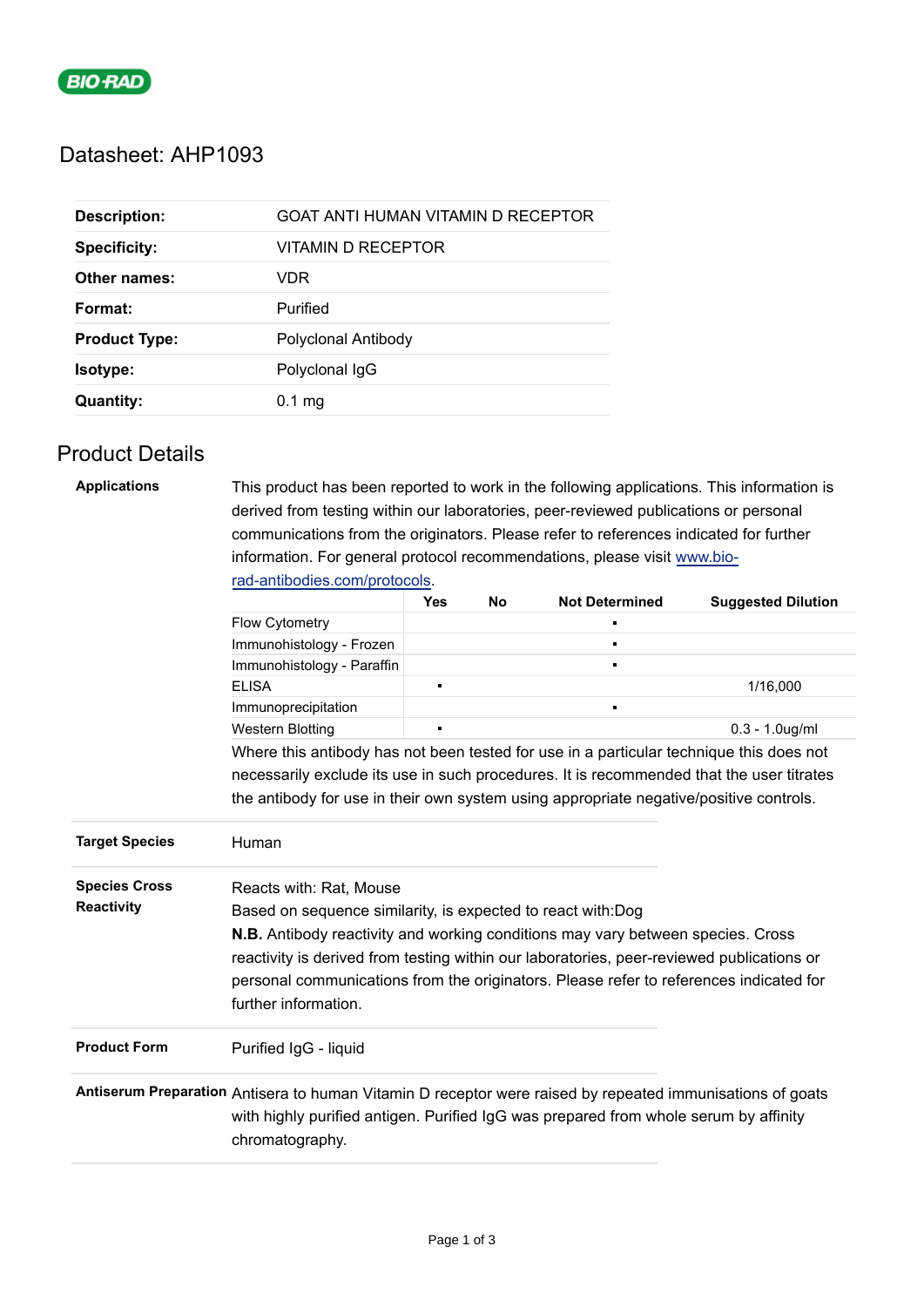| <b>Buffer Solution</b>                    | <b>TRIS buffered saline</b>                                                                                                                                                                                                                                                                                                                                                                                                                                                                                                                                                                                                                            |
|-------------------------------------------|--------------------------------------------------------------------------------------------------------------------------------------------------------------------------------------------------------------------------------------------------------------------------------------------------------------------------------------------------------------------------------------------------------------------------------------------------------------------------------------------------------------------------------------------------------------------------------------------------------------------------------------------------------|
| <b>Preservative</b><br><b>Stabilisers</b> | 0.02% Sodium Azide<br>0.5% Bovine Serum Albumin                                                                                                                                                                                                                                                                                                                                                                                                                                                                                                                                                                                                        |
| Approx. Protein<br><b>Concentrations</b>  | IgG concentration 0.5 mg/ml                                                                                                                                                                                                                                                                                                                                                                                                                                                                                                                                                                                                                            |
| Immunogen                                 | Peptide sequence CGNQDYKYRVSD corresponding to the internal region of Vitamin D<br>receptor (NP_000367.1).                                                                                                                                                                                                                                                                                                                                                                                                                                                                                                                                             |
| <b>External Database</b><br>Links         | <b>UniProt:</b><br>P <sub>11473</sub><br><b>Related reagents</b><br><b>Entrez Gene:</b>                                                                                                                                                                                                                                                                                                                                                                                                                                                                                                                                                                |
|                                           | 7421 VDR<br><b>Related reagents</b>                                                                                                                                                                                                                                                                                                                                                                                                                                                                                                                                                                                                                    |
| Synonyms                                  | <b>NR1I1</b>                                                                                                                                                                                                                                                                                                                                                                                                                                                                                                                                                                                                                                           |
| <b>RRID</b>                               | AB_2212487                                                                                                                                                                                                                                                                                                                                                                                                                                                                                                                                                                                                                                             |
| <b>Specificity</b>                        | Goat anti Human Vitamin D Receptor antibody recognises human vitamin D nuclear<br>hormone receptor (VDR) a ~48 kDa member of the trans-acting transcriptional regulatory<br>factors. On binding vitamin D, VDR regulates the expression of hormone sensitive genes.<br>The main downstream target of VDR is involved in bone mineral metabolism although<br>VDR is also involved in immune response and cancer metabolic pathways. VDR also acts<br>as a receptor for secondary bile acid lithocholic acid. Additionally, signalling and<br>oncogenic activity of beta-catenin signalling has been shown to be repressed by VDR<br>(Shah et al. 2006). |
| <b>Western Blotting</b>                   | AHP1093 detects a band of approximately 40-45kDa in human brain cell lysates. A<br>minimum incubation time of 1 hour is recommended with this antibody.                                                                                                                                                                                                                                                                                                                                                                                                                                                                                                |
| <b>References</b>                         | 1. Cheng, H.T. et al. (2006) Functional role of VDR in the activation of p27Kip1 by the<br>VDR/Sp1 complex. J Cell Biochem. 98 (6): 1450-6.                                                                                                                                                                                                                                                                                                                                                                                                                                                                                                            |
| <b>Storage</b>                            | This product is shipped at ambient temperature. It is recommended to aliquot and store at<br>-20 $^{\circ}$ C on receipt. When thawed, aliquot the sample as needed. Keep aliquots at 2-8 $^{\circ}$ C for<br>short term use (up to 4 weeks) and store the remaining aliquots at -20°C.                                                                                                                                                                                                                                                                                                                                                                |
|                                           | Avoid repeated freezing and thawing as this may denature the antibody. Storage in<br>frost-free freezers is not recommended.                                                                                                                                                                                                                                                                                                                                                                                                                                                                                                                           |
| <b>Guarantee</b>                          | 12 months from date of despatch                                                                                                                                                                                                                                                                                                                                                                                                                                                                                                                                                                                                                        |
| <b>Health And Safety</b><br>Information   | Material Safety Datasheet documentation #10058 available at:<br>10058: https://www.bio-rad-antibodies.com/uploads/MSDS/10058.pdf                                                                                                                                                                                                                                                                                                                                                                                                                                                                                                                       |